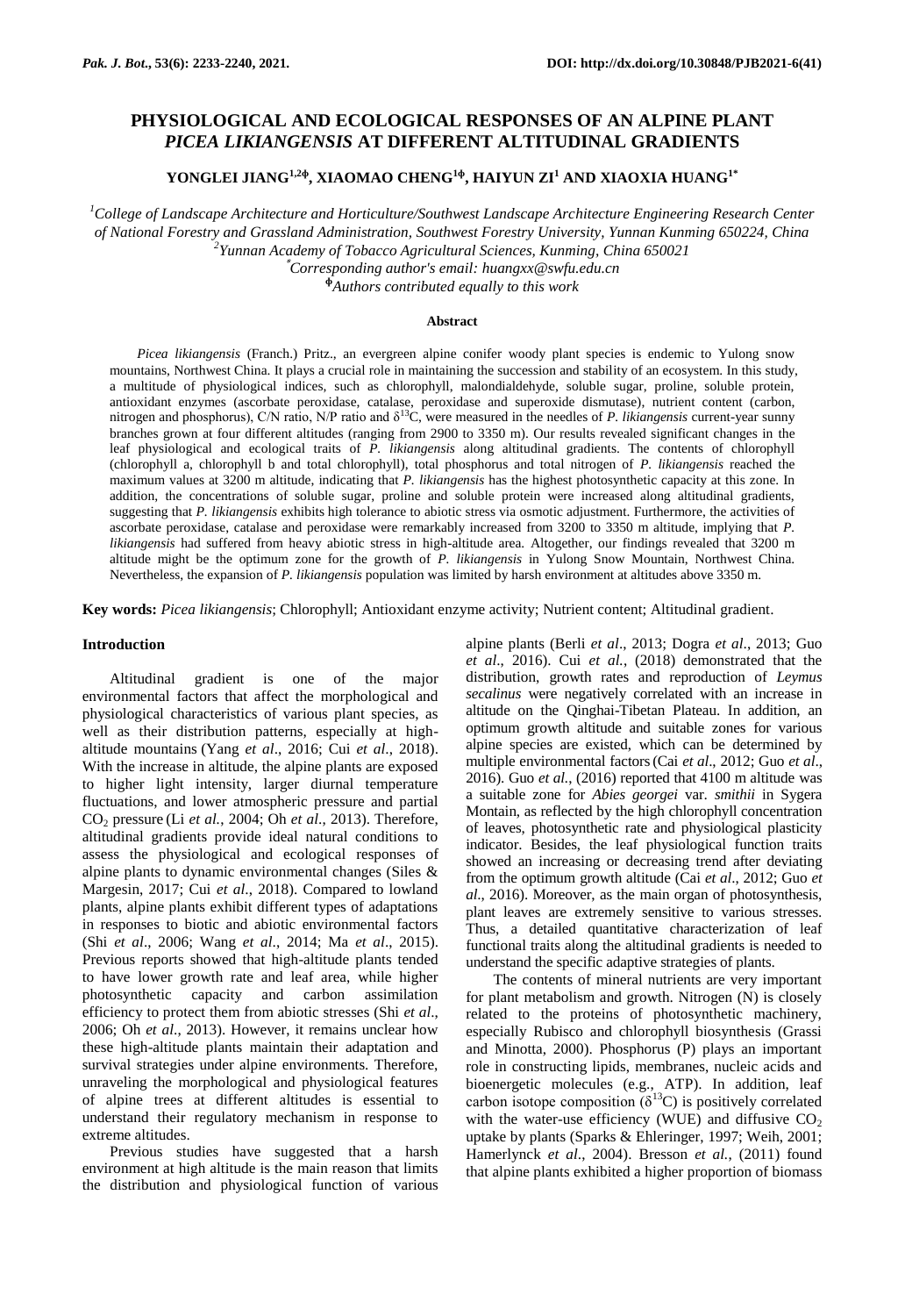to roots, lower growth rate and C/N ratio, but higher leaf N content and  $\delta^{13}$ C value at high-altitude environments. In the studies of *Quercus aquifolioides*, Li *et al.*, (2006, 2009) observed that the N content and  $\delta^{13}$ C values of leaves were increased with increasing altitude, especially when the altitude was above 2800 m, but reduced at the altitude below 2800 m; while the ratio of C/N showed an opposite pattern. This may be attributed to their xerophytic characteristics and the optimum distribution zone (Li *et al*., 2006). However, there is a lack of physiological evidence in these studies. Therefore, it is important for us to further understanding the morphological and physiological variations of plant species along altitudinal gradients.

Under ongoing altitude, most alpine plant populations can gradually acclimate and withstand the rapid changes in environmental conditions (Lindner *et al*., 2010). Several studies have revealed that the climate change adaptation of alpine plants is not only reflected by their morphological structure but also their physiological traits, including antioxidant defenses, hormone levels, cell membrane lipids and osmotic adjustment (Lindner *et al*., 2010; Schleuss *et al*., 2015). It has been widely accepted that when the plants are exposed to adverse environmental conditions (e.g., low temperature and drought stress), a high amount of reactive oxygen species (ROS) can be generated, thus resulting in the peroxidation of lipid in the membrane and damage of plant cellular components. More importantly, most alpine plants can activate both enzymatic and non-enzymatic antioxidants, such as ascorbate oxidase (APX), catalase (CAT), glutathione reductase (GR) and superoxide dismutase (SOD), each of which plays important roles in scavenging ROS and preventing oxidative damage.

*P. likiangensis* is endemic and a dominant tree species in Yulong Snow Mountain, Northwest China. It is an evergreen conifer, distributed within an altitude range of 2500-3800 m, and plays a crucial role in maintaining biodiversity conservation in maintaining the ecosystem stability and succession, *P. likiangensis* has been widely used to assess the relationship between radial growth and climate variables(Zhang *et al*., 2018), as well as evaluate soil microbial community succession along altitudinal gradients (Luo *et al*., 2018). However, the physiological and ecological characteristics of *P. likiangensis* in response to altitudinal variation remain largely unknown. In this study, we measured the physiological indices, foliage N, C, P content and carbon isotope composition  $(\delta^{13}C)$ , nutrient content and antioxidant enzyme activities of *P. likiangensis* at different altitudes. Our main objectives were: (i) to elucidate the eco-physiological adaption processes of alpine plant; (ii) to evaluate the relationship between the geographical distributions and eco-physiological characteristics of *P. likiangensis*; and (iii) to reveal the population expansion potential of *P. likiangensis* at high altitude.

## **Materials and Methods**

**Plant growth and experimental sites:** The experiment was carried out at different altitudes of 2900, 3050, 3200

and 3350 m, on the eastern slope (approximately  $40^{\circ}$ ) of Yulong Snow Mountain  $(26°59'$  to  $27°17'$  N,  $100°04'$  to 100°15′ E, approximately 3400 m a.s.l) (Fig. 1; Guo *et al*., 2009). The average yearly temperature of this location is 6.3°C, and the highest and lowest average monthly temperatures are 13.2 $\degree$ C (July) and -3.5  $\degree$ C (January), respectively. The dry season (from November to May) is characterized by higher temperature, stronger solar radiation, lower precipitation and drier air compared to the rainy season (from June to October). The mean annual precipitation is 967.5 mm, which mainly occurs between June and August. The soil types of the study sites are mainly composed of red soil, humus soil and mountain dark brown forest soil, with pH of 6.47 - 8.26. At 2900 m altitude, the plantation area is predominated by *P. likiangensis* and *Pinus yunnanensis* man-made forest. At 3050 m altitude, the plantation area is covered by *P. likiangensis*, *Pinus densata* and *Quercus aquifolioides* Fir-spruce mixed forest. At 3200 m altitude, the plantation area is dominated mainly by *P. likiangensis*. At 3350 altitude, the plantation area is predominated by *P. likiangensis* and *Abies fabri* Fir-spruce mixed forest.



Fig. 1. Map of the experiment area in Yulong Snow Mountain Natural Reserve (Lijiang, northwestern Yunnan). Black circle indicates the sample size, while black square indicates the meteorological station (modified from Guo *et al*., 2009).

**Experimental design and sampling**: At each altitude, *P. likiangensis* samples were harvested on the eastern slopes (about 40°) of Yulong Snow Mountain at a 150 m vertical interval, starting from May 12, 2013 to May 20, 2013. Under the same altitudinal gradient, a total of three  $50 \times$ 50 m temporary plots, 20 m away from each other, were randomly selected. In each sample plot, one composite current-year branchlet sample was collected from ten well-developed *P. likiangensis* at each altitude. The leaves were immediately harvested from branchlets and placed in liquid nitrogen for subsequent measurement of physiological parameters as well as the contents of various nutrients and elements.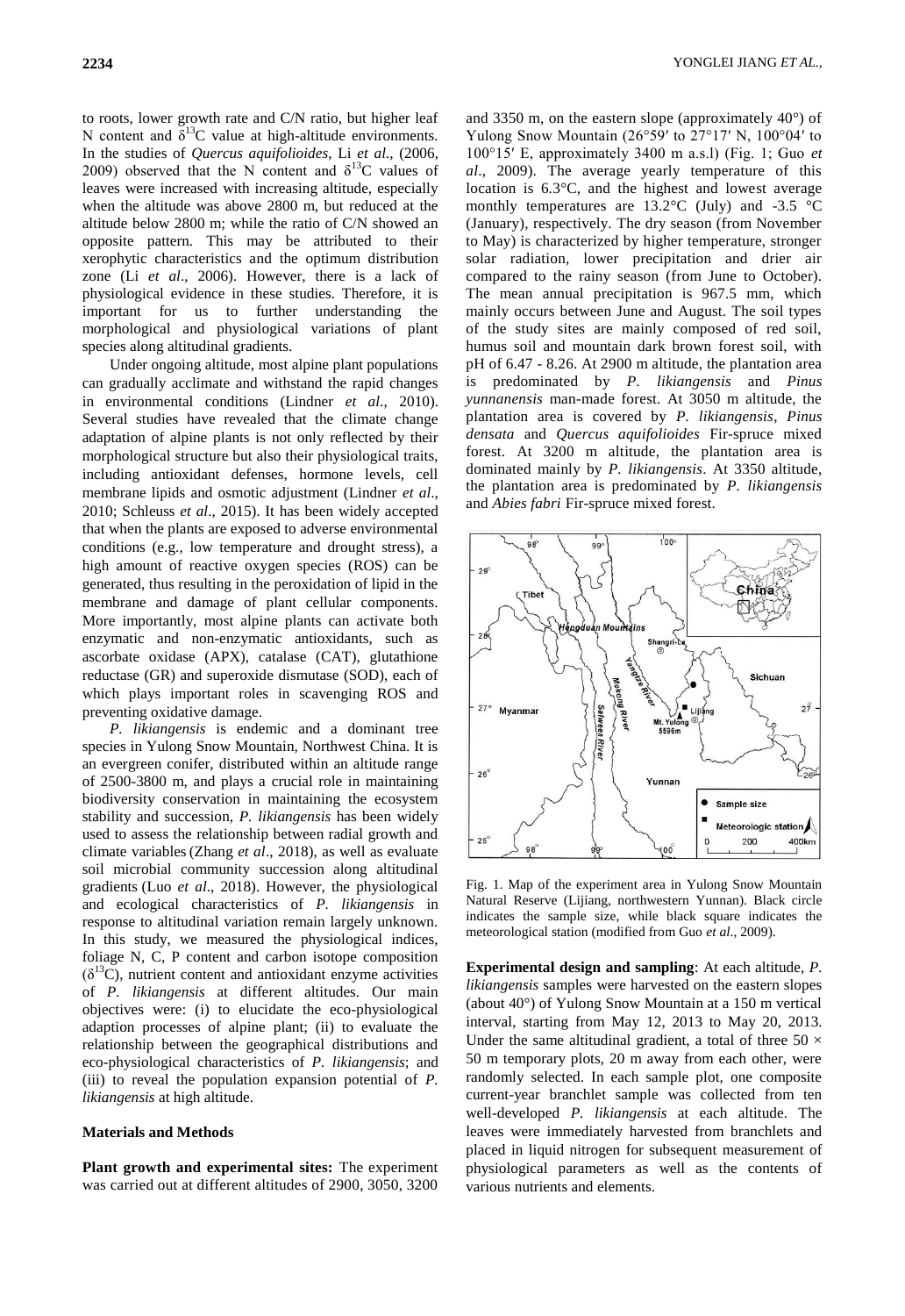**Leaf chlorophyll concentration measurements:** Total chlorophyll was extracted using ethanol according to Wellburn & Lichtenthaler (1984). Fresh leaves (0.2 g) were ground using a mortar, and then extracted with 20 ml of 95% ethanol on ice (0ºC) for 12 hours in the dark, until the green chlorophyll disappeared from the leaves. The absorbances of leaf samples were measured on a spectrophotometer at 470, 649 and 665 nm. The contents of chlorophyll a (Chl a), chlorophyll b (Chl b) and total chlorophyll (TC) were measured at 649 and 665 nm; while the content of carotenoid (Car) was measured at 470 nm.

**Determination of soluble sugar, soluble protein, and proline content:** The concentrations of soluble sugar were detected according to the method reported by Wang (2006). Fresh leaves (0.2 g) were cut into pieces and extracted with 15 ml of distilled water in a heated bath for 20 minutes. Then, 1 ml of the extract and 5 ml of anthrone reagent were placed into a test tube and continuously heated in the boiling water bath for 10 minutes. After that, the reaction was immediately stopped by placing the test tube in icecold water, and the absorbance of the samples was measured at 520 nm. Meanwhile, the concentrations of soluble protein and proline were measured using the methods of Bradford (1976) and Bates *et al*., (1973), respectively. In brief, 0.5 g of leaf sample was extracted with 8 ml of 3% aqueous sulfosalicylic acid in a heated bath for 10 minutes. Then, 2 ml of supernatant was removed, added into a clean tube, mixed with acidic ninhydrin reagent and glacial acetic acid (2 ml each), and kept in the boiling water bath for 30 minutes. Finally, the reaction was stopped by adding 4 ml of ice-cold toluene, and the absorbance of the samples was measured at 520 nm.

**Determination of antioxidant enzymes and MDA levels:**  At first, fresh leaf sample (0.2 g) was extracted with 8 ml of 0.1M phosphate-buffered saline (PBS; pH 7.8) containing 1% polyvinylpyrrolidone. Liquid nitrogen-cold pestle and mortar were used throughout the extraction process. After centrifugation at  $12,000 \times g$  for 20 minutes at 4°C, the resulting supernatant was subjected to enzyme activity assays. The activities of ascorbate peroxidase (APX), catalase (CAT), peroxidase (POD) and superoxide dismutase (SOD) were determined according to the methods reported by Duan *et al.*, (2005), Luck (1965), Tuna *et al.*, (2008) and Zaharieva *et al.*, (1999), respectively. Meanwhile, the concentration of MDA was measured using the method proposed by Draper *et al.*, (1993).

**Leaf C, N and P and carbon isotopic composition analyses:** The fresh leaves were cleaned thoroughly with deionized water, dried at 60°C for 72 hours, ground to a fine powder, and then stored in plastic vials for subsequent elemental concentration analyses. The contents of N and C were detected using an element analyzer (Vario-MAX-CN; Elementar Analysensysteme, Germany); while the content of P was analyzed with an inductively coupled plasma optical emission spectroscopy (7000DV; Perkin Elmer, USA). Stable carbon  $(\delta^{13}C)$ isotopic composition in leaf samples was detected using an Advantage Isotope Ratio Mass Spectrometer (Thermo Fisher Scientific, USA).

#### **Statistical analysis**

The statistical analyses were carried out using SPSS version 19.0 (SPSS, Chicago, IL, USA). Homogeneity of variances and normality of distributions were tested for all variables before statistical testing. Leaf physiological and ecological traits among different altitudinal gradients were compared by the Duncan's multiple range test after one-way ANOVA. Figure plotting was performed using Origin 8.5 (Microcal Inc., Northampton, MA, USA). The significance level was set at *p*<0.05.

#### **Results**

**Varying contents of leaf chlorophyll along altitudinal gradients:** As shown in Table 1, the chlorophyll (including Chl a, Chl b and TC) contents of *P. likiangensis* leaf samples were increased gradually at higher altitudes and reached a peak value at 3200 m altitude. Notably, the levels of Chl a, Chl b, TC and Car were 706.85, 365.61, 1072.19 and 279.67  $\mu$ g g<sup>-1</sup>, respectively (Table 1). Although the contents of chlorophylls were decreased when the altitude was increased from 3200 to 3350 m, the total chlorophyll content of *P. likiangensis* leaves was highly accumulated at an altitude of 3050-3350 m, ranging from 971 to 1072  $\mu$ g g<sup>-1</sup>, when compared to its value (750 $\mu$ g g<sup>-1</sup>) at lower altitude (2900 m). In addition, the ratio of Chl a to Chl b was increased significantly at higher altitudes (Table 1).

**Variations in leaf lipid peroxidation and osmotic adjustment along altitudinal gradients:** Leaf malondialdehyde (MDA) was used as a marker of lipid peroxidation to estimate the oxidative damage of *P. likiangensis* leaves at different altitudes. As shown in Fig. 2a, the MDA content demonstrated an increasing trend from 2900 m (about 6.62) to 3200 m (about 7.32) with slight difference, and significantly increased (about 8.95) at 3350 m altitude. Notably, the content of MDA at 3350 m altitude was 1.36 times higher than that at 2900 m altitude (Fig. 2a). It was also found that the concentration of proline exhibited a similar trend with that of MDA along altitudinal gradients (Fig. 2b). Besides, the contents of soluble sugar and soluble protein in *P. likiangensis* leaves had similar increasing trends, and both showed a significant increase along altitudinal gradients (Fig. 2c, d).

**Changes in the activities of antioxidant enzymes along altitudinal gradients:** To investigate whether the activities of APX, CAT, POD and SOD could be altered in plant response to oxidative stress along altitudinal gradients, their activities were measured in *P. likiangensis*. As shown in Table 2, the enzymatic activities of APX, CAT and POD were significantly increased with increasing altitude, reaching their maximum values at 3350 m altitude. Interestingly, under high altitude (3350 m) conditions, the activities of APX (about 2.58-fold), CAT (about 5.91-fold) and POD (about 10.48-fold) were obviously increased compared to the values at low altitude (2900 m). We also noticed that the activity of SOD was not significantly improved during the elevation of altitude from 2900 to 3350 m (Table 2).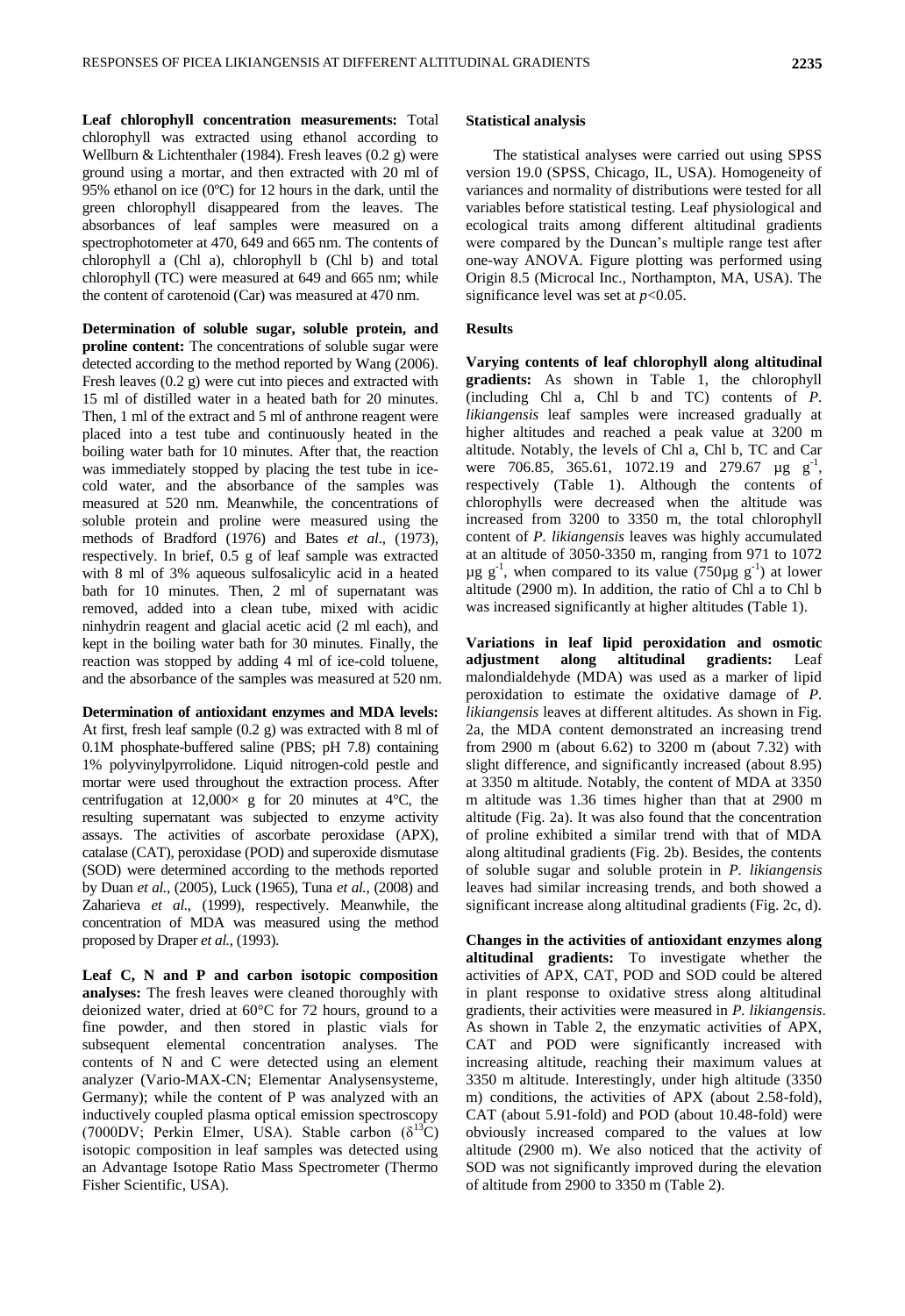|  | Table 1. Chlorophyll content of P. likiangensis leaves along altitudinal gradients. |  |  |  |
|--|-------------------------------------------------------------------------------------|--|--|--|
|  |                                                                                     |  |  |  |

| $\sim$ which can be a constant of a contractively and the second model of the second second and $\sim$ |                            |                            |                                            |                    |                          |
|--------------------------------------------------------------------------------------------------------|----------------------------|----------------------------|--------------------------------------------|--------------------|--------------------------|
| Altitude (m)                                                                                           | Chl a $(\mu g g^{-1} F W)$ | Chl b $(\mu g g^{-1} F W)$ | $TC (\mu g g^{-1} FW)$                     | Chl a/b            | Car $(\mu g g^{-1} F W)$ |
| 2900                                                                                                   | $483.52 \pm 10.27$ c       | $267.39 \pm 6.54$ c        | $750.91 \pm 16.73$ c                       | $1.81 + 0.003$ b   | $189.45 \pm 0.025$ c     |
| 3050                                                                                                   | $692.29 \pm 59.07$ a       | $360.20 \pm 19.19$ a       | $1052.50 \pm 74.09$ ab $1.92 \pm 0.032$ ab |                    | $214.49 \pm 0.048$ b     |
| 3200                                                                                                   | $706.58 + 55.77a$          | $365.61 \pm 21.10$ a       | $1072.19 \pm 74.72$ a                      | $1.93 + 0.009$ ab  | $279.67 \pm 0.063$ a     |
| 3350                                                                                                   | $653.05 \pm 61.85$ b       | $318.77 + 27.59$ b         | $971.82 \pm 89.32 b$                       | $2.05 \pm 0.021$ a | $193.51 \pm 0.037$ bc    |

**Notes:** Values are mean ± SE (*n* = 5). Different letters indicate significant differences between samples (*p* < 0.05)

| Table 2. Antioxidant enzyme activities of P. likiangensis leaves along altitudinal gradients. |  |  |
|-----------------------------------------------------------------------------------------------|--|--|
|                                                                                               |  |  |

| <b>Altitude</b> | <b>SOD</b>           | <b>CAT</b>                                           | <b>APX</b>                                           | <b>POD</b>                                           |
|-----------------|----------------------|------------------------------------------------------|------------------------------------------------------|------------------------------------------------------|
| (m)             | (Unit $g^{-1}$ FW)   | (µmol $H_2O_2$ min <sup>-1</sup> g <sup>-1</sup> FW) | (µmol $H_2O_2$ min <sup>-1</sup> g <sup>-1</sup> FW) | (µmol guaiacol min <sup>-1</sup> g <sup>-1</sup> FW) |
| 2900            | $892.42 \pm 12.26$ b | $1.90 \pm 0.13$ d                                    | $13.26 \pm 1.88$ c                                   | $0.338 \pm 0.043$ d                                  |
| 3050            | $903.57 \pm 8.01$ ab | $2.06 \pm 0.35$ c                                    | $17.54 \pm 3.71$ c                                   | $0.806 \pm 0.142$ c                                  |
| 3200            | $904.40 \pm 9.19$ ab | $9.01 \pm 1.26$ b                                    | $29.40 \pm 2.29$ b                                   | $1.744 \pm 0.302$ b                                  |
| 3350            | $908.03 \pm 9.70$ a  | $11.24 \pm 1.86$ a                                   | $34.29 \pm 3.69$ a                                   | $3.544 \pm 0.166$ a                                  |

**Notes:** Values are mean  $\pm$  SE ( $n = 5$ ). Different letters indicate significant differences between samples ( $p$ <0.05)



Fig. 2. Concentrations of malondialdehyde (MDA), proline, soluble sugar and soluble protein at different altitudes. Data are presented as the mean  $\pm$  SE of five replicates.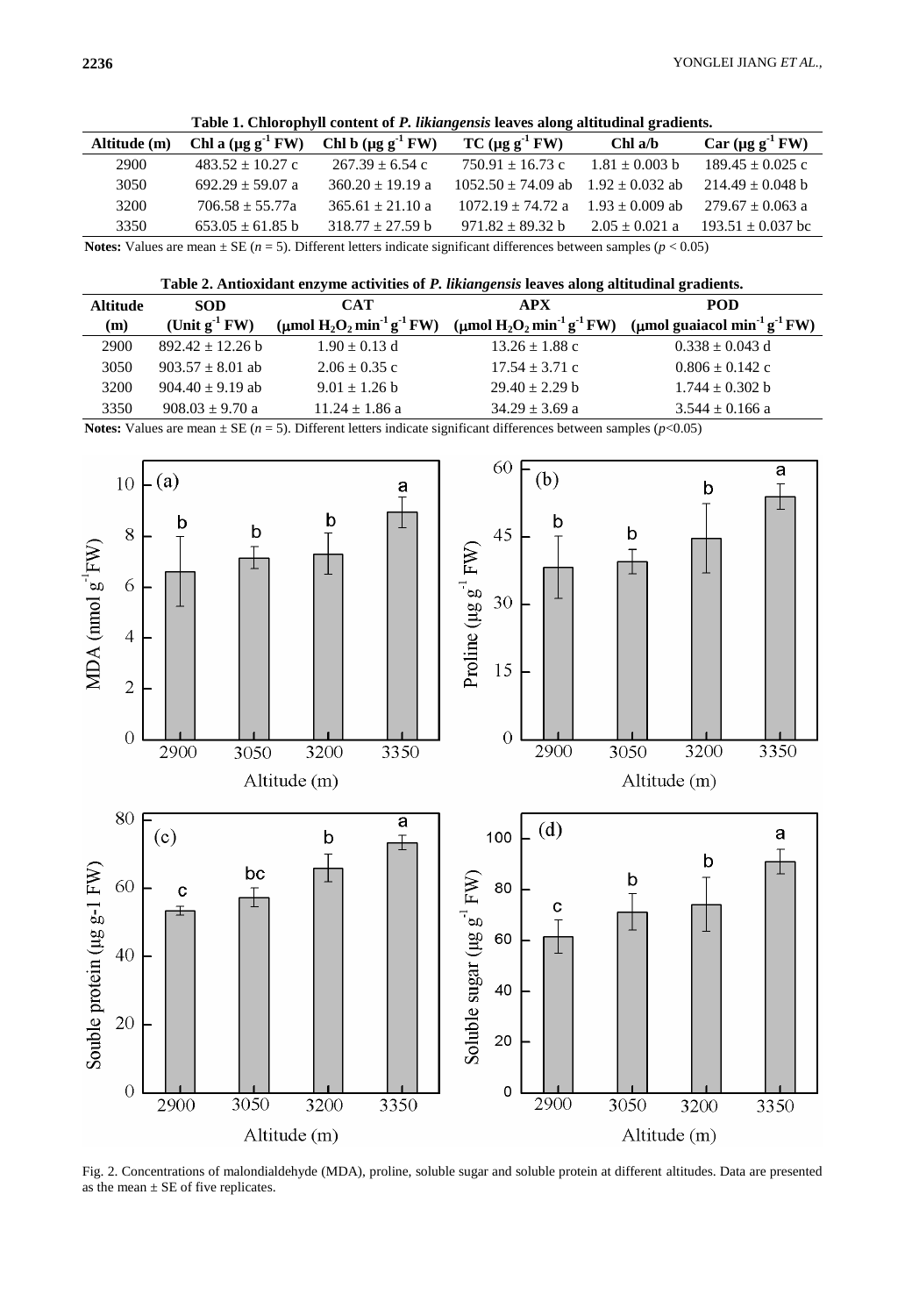

Fig. 3. The leaf δ13C, carbon (C), nitrogen (N) and phosphorus (P) content, C/N ratio and N/P ratio of *Picea Likiangensis* at different altitudes. Data are presented as the mean  $\pm$  SE of five replicates.

Variations in the leaf  $\delta^{13}$ C and nutrient contents **along altitudinal gradients:** Changes in the leaf nutrient concentration (e.g., C, N and P content), nutrient ratio (e.g., C/N and N/P) and  $\delta^{13}$ C (a representative parameter of water use efficiency) of *P. likiangensis*are at different altitudes showed that there was a significant elevation effect (Fig. 3). The contents of N, P and  $\delta^{13}$ C were increased from 2900 to 3200 m, achieved the peak values at 3200 m altitude, and obviously decreased at 3350 m (Fig. 3a, c, d), indicating that the most critical altitude for the alterations of N, P

and  $\delta^{13}$ C is 3200 m altitude. Moreover, the foliage C content showed a slight decrease tendency with increasing altitude (Fig. 3b). In contrast, the leaf N/P ratio exhibited a significant increasing trend (Fig. 3f). Besides, when the altitude was below 3200 m, the levels of leaf  $\delta^{13}C$ , N and P increased significantly with increasing altitude (Fig. 3a, c, d); while the value of foliage C/N ratio exhibited an opposite pattern (Fig. 3e). It was found that the foliage N, P and  $\delta^{13}$ C increased by 33.91%, 64.6% and 3.1%, respectively, from 2900 to 3200 m altitude.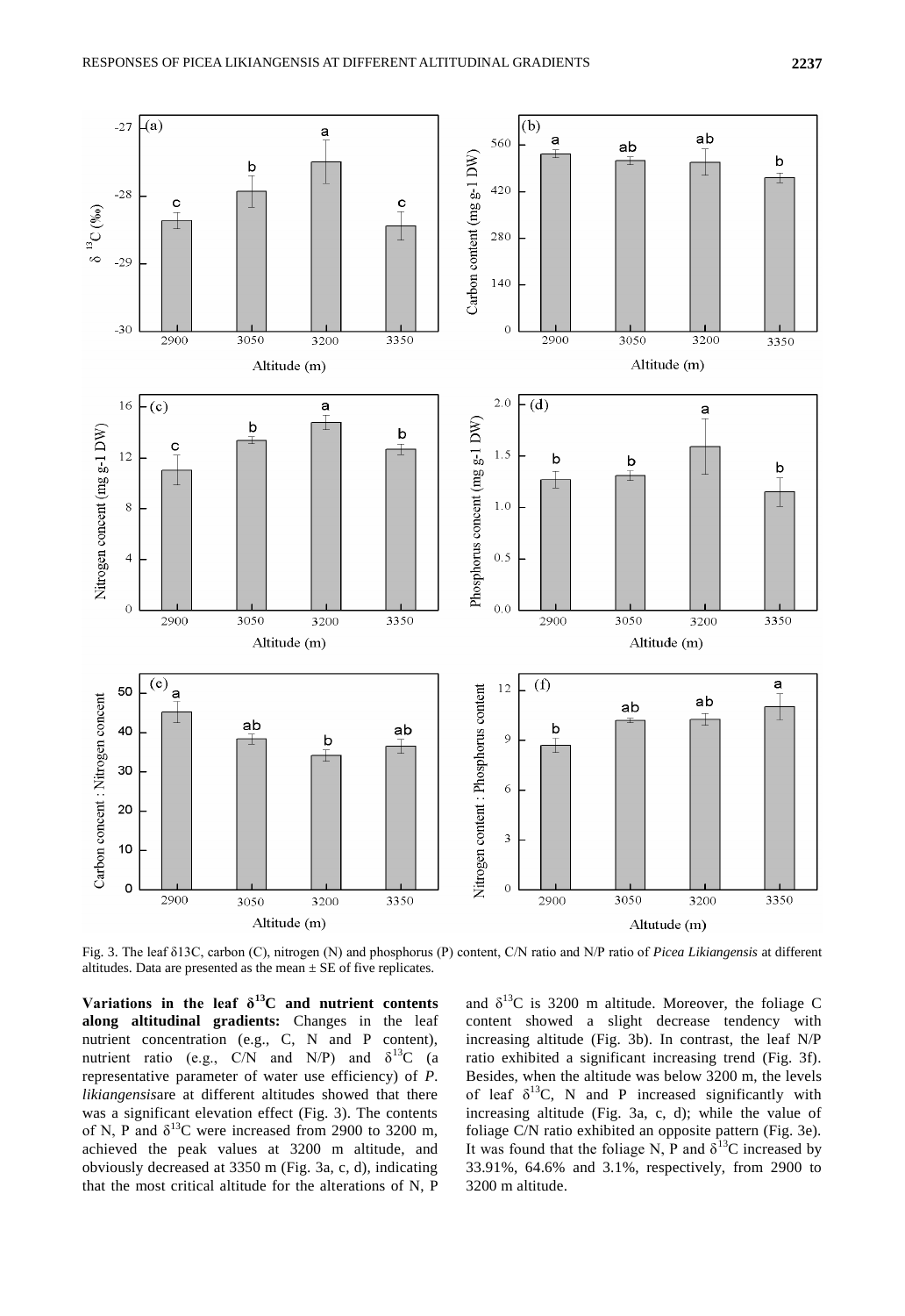# **Discussion**

**Variation in leaf chlorophyll content along altitudinal gradients:** Leaf chlorophyll, as the major pigments perceiving blue and red light, is crucial for photosynthesis. The biosynthesis and degradation of chlorophyll are largely affected by various environmental signals (Li *et al*., 2013; Guo *et al*., 2016; Cui *et al*., 2018). Previous studies reported that the content of leaf chlorophyll was reduced with increasing altitude (Li *et al*., 2013; Cui *et al*., 2018), which might be attributed to the higher UV-B irradiation and lower temperature at higher altitude (Ashraf and Harris, 2013; Hazrati *et al*., 2016). In this study, the highest contents of Chl a, Chl b, TC and CAR in *P. likiangensis* were observed at 3200 m altitude, and then decreased when the altitude was above 3200 m (Table 1), suggesting that *P. likiangensis* may exhibit the highest photosynthetic capacity at 3200 m altitude.In addition, our previous work has revealed that 3200 m altitude is the core area for *P. likiangensis* survival in Yulong Snow Mountain (Cheng *et al*., 2014). This is likely due to the high variations in the physiological plasticity and regional adaptation of *P. likiangensis* at different habitats (Cui *et al*., 2018). First, the increased light intensity along altitudinal gradients might largely promote the biosynthesis of chlorophyll in *P. likiangensis*, while the decreased chlorophyll content at high altitude (3350 m) might be attributed to the inhibition of chlorophyll biosynthesis under low temperature conditions. Second, the reduced content of chlorophyll could help *P. likiangensis* to defend against oxidative damage and photoinhibition by decreasing the light energy absorption (Osone and Tateno, 2005). Third, we observed that the ratio of Chl a/b was significantly increased with increasing altitude (Table 1), which might enhance the performance of *P. likiangensis* under low-intensity light or shade conditions. In addition, compared to other alpine plant species, the higher contents of CAR could protect the chlorophyll molecules of *P. likiangensis* by absorbing a portion of light at high altitude (Cui *et al*., 2018).

**Variations in leaf MDA concentration, osmotic adjustment substance content and antioxidative enzymes activities along altitudinal gradients:** As the altitude increases, alpine plants may suffer from more severe abiotic stresses, which in turn leads to the accumulation of ROS, and subsequently induce cellular damage and lipid peroxidation in the membrane (Demiral & Türkan, 2005). MDA, a stable end product of lipid peroxidation, is an important index that reflects plant membrane injury caused by free radicals under various environmental stresses (Xu *et al*., 2008). In the present study, we observed that the concentration of MDA was remarkably increased when the altitude was above 3200 m, which could be resulted from a harsh growth environment (e.g., high altitude, low temperature and high solar radiation). Under unfavorable growth conditions, the plant osmoregulation and self-defense system can be stimulated to cope with oxidative stress and increase their tolerance to high-altitude environment.

Previous research indicated that osmotic regulation substances (soluble sugar, proline and soluble protein) were positively correlated with plant adaptation (Ashraf & Harris, 2013). Meanwhile, our results demonstrated that the contents of soluble sugar, proline and soluble protein were significantly increased in *P. likiangensis* along altitudinal gradients (Fig. 2). Similar results were also reported in other alpine plant species, including *Abies faxoniana* (Ran *et al*., 2013) and *Picea crassfolia* (Zhao *et al*., 2008). The increased contents of soluble sugar, proline and soluble protein in plants could increase cellular fluid, decrease osmotic potential, stabilize cell membranes and enhance their radical scavenging ability (Ma *et al*., 2015).

On the other hand, with increasing altitude, the harsher environment can lead to a higher level of ROS and a more serious oxidative damage in plant cells (Cui *et al*., 2018). Under this condition, plant antioxidant enzymes (e.g., CAT, APX and POD), which serve as the important components of antioxidant defense system interacting with each other to remove ROS and increase tolerance to abiotic stresses, can be activated. In our study, *P. likiangensis* population grown at 3200 and 3500 m altitude located near the Jinxiu valley White Water River and closer to the snowcapped mountains, thus their temperature was much lower than that of other two experiment sites. Additionally, we found that the activities of APX, CAT and POD were significantly increased in the leaves of *P. likiangensis* population grown at 3200 and 3500 m altitude, compared to those grown at 2900 and 3050 m altitude (Table 2). All these findings indicated that the harsh environment at high altitude (very low temperature and high light intensity) could stimulate the self-protective mechanism of *P. likiangensis* and was the crucial limiting factor for its expansion.

**Variations in leaf** δ <sup>13</sup>C and **nutrient content along altitudinal gradients:** The *P. likiangensis* population grown at 3200 and 3500 m altitude is considered as pure spruce near the Jinxiu valley white water river. Therefore, the high soil moisture and extremely low air temperature may influence the contents of nutrient and numerous cellular processes in *P. likiangensis*. As shown in Fig. 3, the leaf  $\delta^{13}C$ , C/N, N/P ratio, and C, N and P concentrations of *P. likiangensis* leaves were not linearly increased with altitude. The concentrations of N and P reached their maximum values at 3200 m altitude and decreased when the altitude was above 3200 m (Fig. 3c, d), but the C/N ratio exhibited an opposite pattern (Fig. 3e). This pattern was consistent with a previous study (Wang *et al*., 2017) showing that the high leaf N content and C/N ratio of plants at high altitude might be ascribed to the low efficiency of physiological processes at lower temperatures. It is worth noting that the ratio of C/N can be used to estimate the long-term nutrient use efficiency (NUE) (Chen *et al*., 2005), which also indicates the amount of carbon fixed per unit nitrogen. In our study, the *P. likiangensis* populations grown at 3200 and 3500 m altitudes were relatively near to the snowcapped mountains and easily subjected to the wind blew from the snowcapped mountains. Therefore, low air temperature and low  $CO<sub>2</sub>$  concentration may reduce the efficiency of photosynthesis and other numerous physiological processes (e.g., nutrient uptake) in *P. likiangensis* at high altitude.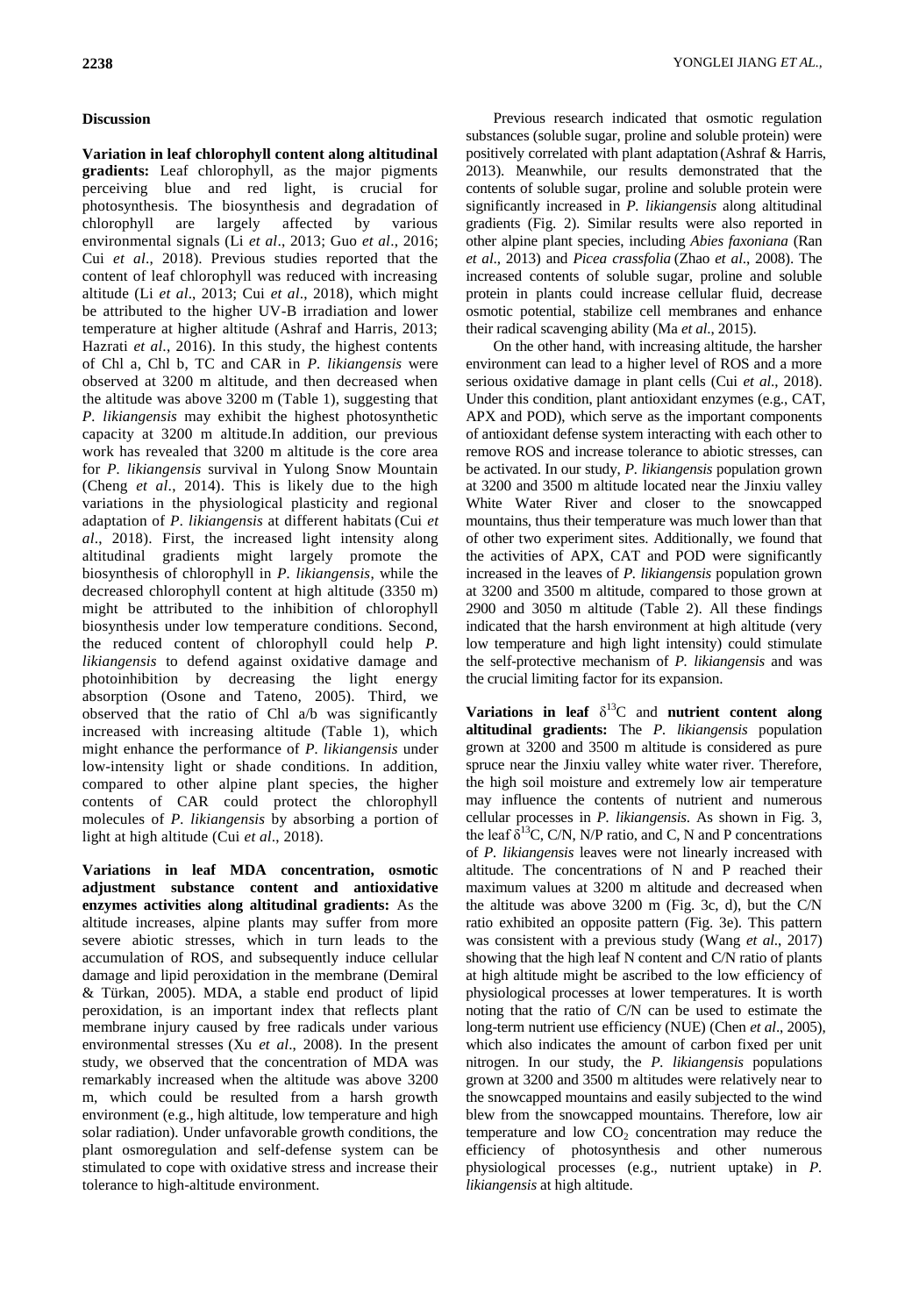It has been observed that the value of  $\delta^{13}$ C has a close relationship with long-term WUE and stomatal conductance (Marshall & Zhang, 1994; Hultine & Marshall, 2000). In this study, we observed that the leaf  $\delta^{13}$ C value was increased with increasing altitude (below 3200 m), and decreased above 3200 m, suggesting that *P. likiangensis* can achieve higher WUE and lower NUE (indicated by C/N) at 3200 m altitude. Consistently, Li *et al.*, (2009) have reported that high altitude plants achieved higher WUE at expense of decreasing NUE. Therefore, there is a possible trade-off between NUE and WUE at 3200 m altitude, which reflects the ability of *P. likiangensis* to maximize the efficiency of resource usage. In addtion, there was an interactive effect between elevation and environmental factors on the phenology of trees, and it was found the growth of Norway spruce (*Picea abies*) at lower altitudes initiated earlier and ceased later than at the highest altitude (Miller *et al*., 2020). Previous studies thought the precipitation and temperature were the limiting factors at lower and higher altitudes respectively (Yu *et al*., 2011). In our study, the change of  $\delta^{13}$ C value along the altitude indicated that the precipitation was more limited at 3200 m site.

#### **Conclusion**

In this study, the physiological properties and nutrients traits of *P. likiangensis,* a typical alpine plant, were quantified at different altitudinal gradients. We found that the chlorophyll contents of *P. likiangensis* leaves were increased gradually and reached a peak value at 3200 m altitude, and significantly decreased at 3500 m altitude, indicating that *P. likiangensis* suffered from the harsh abiotic stress at 3350 m altitude (Table 1). On the other hand, the altitude below 3200 m had no obvious advantages to the growth of *P. likiangensis*, mainly due to the resource competition with other tree species because of the warm and humid climate, the good soil conditions and the plenty of plants in the lower altitude. Moreover, the levels of MDA (Fig. 2a), antioxidant enzymes (APX, CAT, and POD; Table 2), and osmotic adjustment substances (soluble sugar, proline and soluble protein; Fig. 2) were significantly increased at higher altitudes. Furthermore, the concentrations of  $\delta^{13}C$  (an indicator of WUE), N and P achieved their maximum values at 3200 m altitude (Fig. 3). Overall, we concluded that 3200 m altitude was the optimum zone for the growth of *P. likiangensis* in Yulong Snow Mountain.

#### **Acknowledgment**

The authors would like to express their gratitude to EditSprings (https://www.editsprings.com/) for the expert linguistic services provided. The present study was funded by the National Natural Science Foundation of China (31100292).

#### **References**

- Ashraf, M. and P.J.C. Harris. 2013. Photosynthesis under stressful environments: An overview. *Photosynthetica*, 51: 163-90.
- Bates, L.S., R.P. Waldren and I.D. Teare. 1973. Rapid determination of free proline for water-stress studies. *Plant Soil*, 39: 205-207.
- Berli, F.J., R. Alonso, R.Bressan-Smith and R. Bottini. 2013. UV-B impairs growth and gas exchange in grapevines grown in high altitude. *Physiol. Planta*., 149: 127-140.
- Bradford, M.M. 1976. A rapid and sensitive method for the quantitation of microgram quantities of protein utilizing the principle of protein-dye binding. *Anal. Biochem*., 72: 248-254.
- Bresson, C.C., Y. Vitasse, A. Kremer and S. Delzon. 2011. To what extent is altitudinal variation of functional traits driven by genetic adaptation in European oak and beech? *Tree physiol*., 31: 1164-1174.
- Cai, Z.Q., D.Y. Jiao, S.X. Tang, X.S. Dao, Y.B. Lei and C.T. Cai. 2012. Leaf Photosynthesis, Growth, and Seed Chemicals of Sacha Inchi Plants Cultivated Along an Altitude Gradient. *Crop Sci*., 52: 1859-1867.
- Chen, S., Y. Bai, L. Zhang and X. Han. 2005. Comparing physiological responses of two dominant grass species to nitrogen addition in Xilin River Basin of China. *Environ. Exp. Bot*., 53: 65-75.
- Cheng, X., Y. Jiang, T. Tang, G. Fan and X. Huang. 2014. Genetic diversity of *picea likiangensis* natural population at different altitudes revealed by Est-ssr markers. *Silvae Genet*., 63: 191-198.
- Cui, G., B.Li., W. He, X. Yin, S. Liu, L. Lian, Y. Zhang, W. Liang and P. Zhang. 2018. Physiological analysis of the effect of altitudinal gradients on *Leymus secalinus* on the Qinghai-Tibetan Plateau. *Plos one*, 13: e0202881.
- Demiral, T. and İ. Türkan. 2005. Comparative lipid peroxidation, antioxidant defense systems and proline content in roots of two rice cultivars differing in salt tolerance. *Environ. Exp. Bot*., 53: 247-257.
- Dogra, V., P.S. Ahuja and Y. Sreenivasulu. 2013. Change in protein content during seed germination of a high altitude plant P*odophyllum hexandrum* Royle. *J. Proteomics*, 78: 26-38.
- Draper, H.H., E.J. Squires, H. Mahmoodi, J. Wu, S. Agarwal and M. Hadley. 1993. A comparative evaluation of thiobarbituric acid methods for the determination of malondialdehyde in biological materials. *Free Radical Bio. Med*., 15: 353-363.
- Duan, B., Y. Lu, C. Yin, O. Junttila and C. Li. 2005. Physiological responses to drought and shade in two contrasting *Picea asperata* populations. *Physiol. Planta*., 124: 476-484.
- Grassi, G. and G. Minotta. 2000. Influence of nutrient supply on shade–sun acclimation of *Picea abies* seedlings: effects on foliar morphology, photosynthetic performance and growth. *Tree physiol*., 20: 645-652.
- Guo, G., Z.S. Li, Q.B. Zhang, K.P. Ma and C. Mu. 2009. Dendroclimatological studies of *Picea likiangensis* and *Tsuga dumosa* in Lijiang, China. *IAWA J*., 30(4): 435-441.
- Guo, Q.Q., H.E. Li and W.H. Zhang. 2016. Variations in leaf functional traits and physiological characteristics of *Abies georgei* var. *smithii* along the altitude gradient in the Southeastern Tibetan Plateau. *J. MT. Sci*., 13: 1818-1828.
- Hamerlynck, E.P., T.E. Huxman, J.R. McAuliffe and S.D. Smith. 2004. Carbon isotope discrimination and foliar nutrient status of *Larrea tridentata* (creosote bush) in contrasting Mojave Desert soils. *Oecologia*, 138: 210-215.
- Hazrati, S., Z. Tahmasebi-Sarvestani, S.A.M Modarres-Sanavy, A. Mokhtassi-Bidgoli and S. Nicola. 2016. Effects of water stress and light intensity on chlorophyll fluorescence parameters and pigments of *Aloe vera* L. *Plant Physio. Biochem*., 106: 141-8.
- Hultine, K.R. and J.D. Marshall. 2000. Altitude trends in conifer leaf morphology and stable carbon isotope composition. *Oecologia*, 123: 32-40.